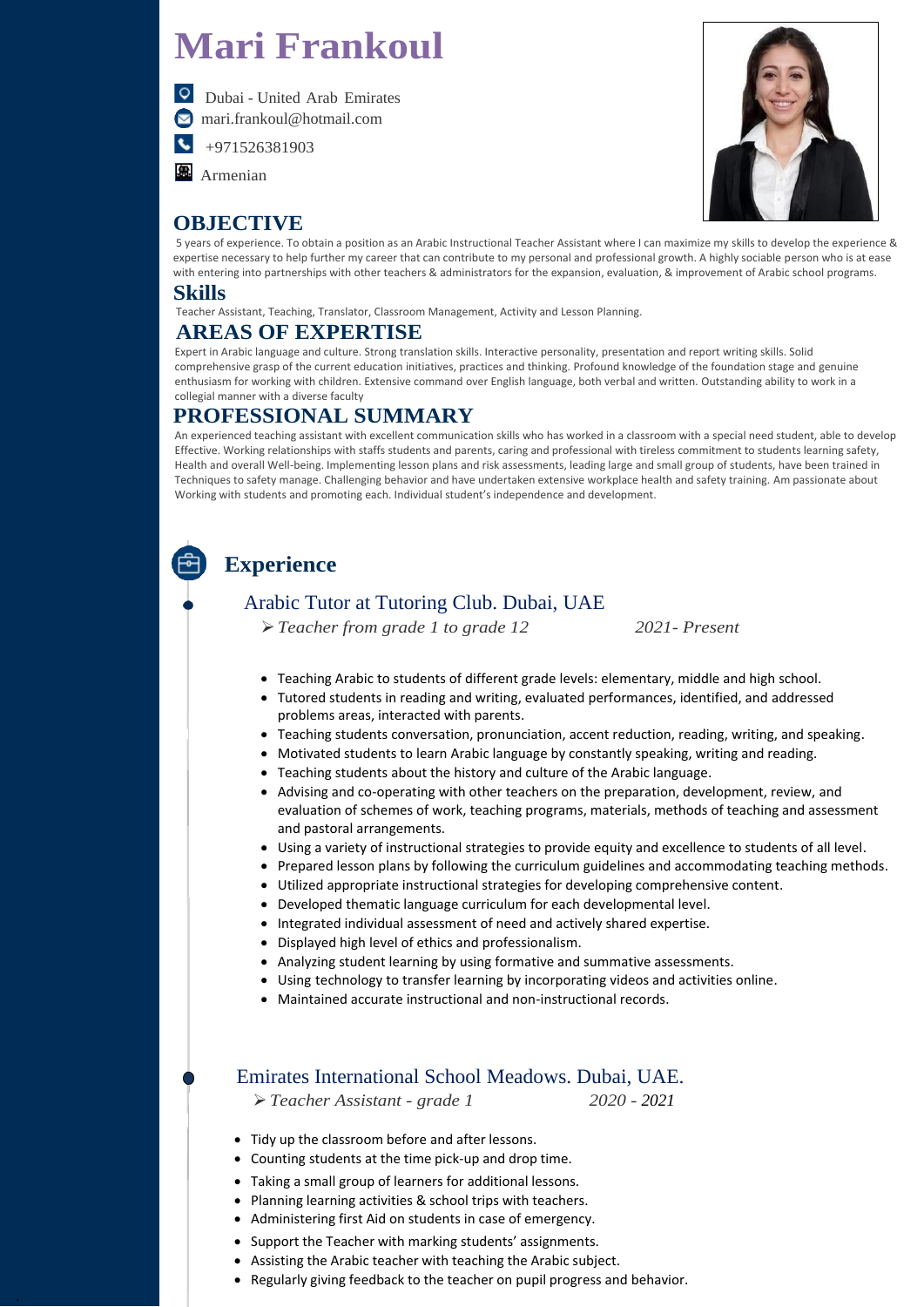- Preparing class registers and accurately and timely updating learners' records.
- Producing individual learning plans tailored to specific students and their learning needs.
- Liaising with students, teachers, learning mentors, youth workers and peer groups as required.
- Assist teachers during field trips to ensure all students are accounted for during presentations, and lunch stops.
- Distributed tests, monitored testing, and answered questions as needed, and collected and graded tests at the end of the allotted time.
- Helping children with any questions they might have regarding the curriculum and refer them to the teacher when appropriate.
- Communicated with parents on behalf of the teacher when necessary, answering questions, addressing concerns, and scheduling parent-teacher conferences.

#### GEMS Dubai American Academy School. Dubai, UAE.

➢ *Learning Support Assistant Teacher - KG1 & KG2 2017 - 2019*

- Learning support in Arabic subject.
- Following up with parent and giving them updated feedbacks.
- Preparation to oversee a child's personal and social development.
- Listening to children read, and reading to them or telling them stories.
- Ability to truck classroom attendance, recording and grading of marks
- Using cubes, visual audios, pictures and items to make learning easy and simple.
- Work under supervision of a lead teacher, providing additional assistance and instruction.
- Attend staff meetings; assist in developing the weekly lesson plan & overall program activities.
- Provide essential support to teachers in preschool and school settings, with many class duties.
- Ability to preparation of instructional materials assists with clerical tasks, collect instructional materials, and organize.
- Ability to supervise students during arrival, dismissal, recess & lunch, also to assist with supervision of field trip.
- Ability to work under supervision of a lead teacher, providing additional assistance and arranging documentation.
- Working with children with special needs, such as autistic kids, giving them extra explanation and attention order to help them keep up with the class.

#### Rashid Center for Disabled, Dubai, UAE

➢*Volunteer Assistant Teacher 2015 - 2016*

- Using attractive displays to make it easy and simple learn.
- Participating in a range of lessons from physical to creative.
- Ability to break down instructions into small manageable task.
- Ability to prepare classroom materials basing on Teacher's lesson plan.
- Ability to support the individual with special needs with day to day learning.
- Assisting teacher with supervising students and preparation of materials for planned activities for children.
- Ability to provide support in all areas of the classroom maintaining a clean, safe and cheerful environment.
- Ability to participate one on one with student with behavior problem in both classroom and extracurricular

settings, resulting in an improvement of more than 10% in the grades.

# Senses Center for Special Needs, Dubai, UAE

➢*Volunteer 2018 - 2019*

- Bringing gifts and toys to make them happy.
- Managing incident of challenging behaviors.
- Building strong communication skills to be friendly.
- Ability in creating games and imaginative ideas to cheer them up.
- Loving, hugging and provide extra caring emotionally and physically.
- Ability to assist in physical care of kids including feeding, toileting and other self.
- Ability in opening interactive conversations to build a relation to make a sociable life for them.
- Playing with them and teaching them how to play instrumental music such as Guitar & Recorder.

## Syria Well Drilling Institute, AL AIN, UAE.

➢*Receptionist & Administrative Assistant 2011 – 2013*

- Coordinating office procedures.
- Resolve administrative problems.